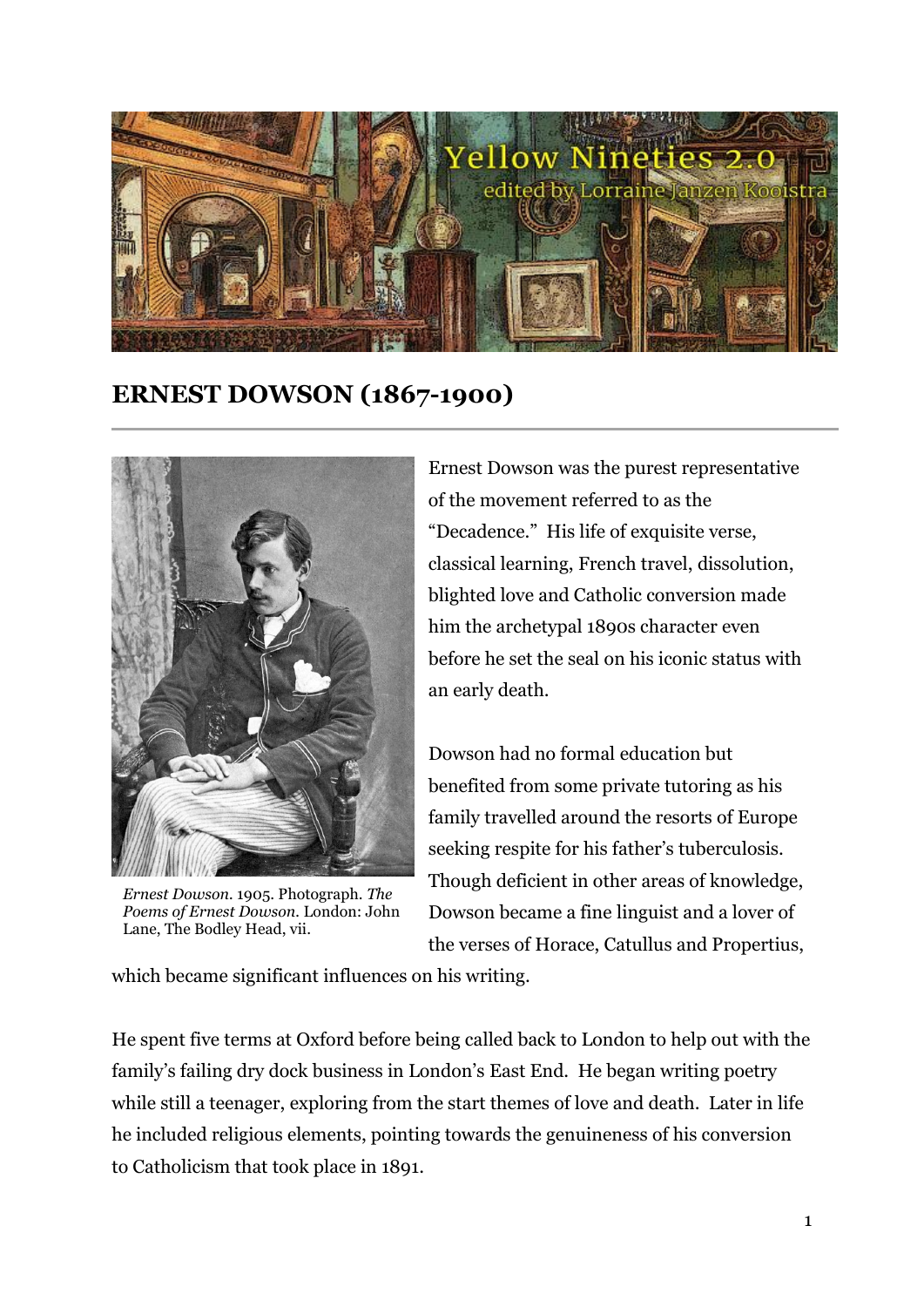He was a regular part of the London literary and drinking scenes from 1888 onward, contributing to *The Yellow Book, The Savoy* and both *Books of the Rhymers' Club*. The Rhymers brought him into regular contact with such leading characters as W.B. Yeats, Arthur Symons, Ernest Rhys, Richard Le Gallienne, John Davidson, John Gray and Lionel Johnson. He was also a friend of Oscar Wilde and a supporter of him at the time of his trial and after his release from jail. He knew Paul Verlaine and spent much time in his later years, after the financial failure of the family dock, in Paris and Brittany. He was frequently a companion of Leonard Smithers, who published Dowson's later writing and gave him work translating erotic French novels.

Dowson had a fascination with girl children which was considered eccentric rather than deviant to his contemporaries. He fell in love with the young daughter of a Soho restaurant owner, Adelaide, to whom his first book of verse and his book of stories are dedicated. After six years of courtship, her marriage to another man, coupled with Dowson's parents' deaths (perhaps both from suicide), precipitated the poet's final decline. He died in R.H. Sherard's home in the London suburb of Catford, from tuberculosis exacerbated by depression and alcoholism, at the age of thirty-two.

He had lived for little but literature, dying with virtually nothing to his name but the clothes he stood up in and his tattered manuscript book of verse. In *A Comedy of Masks*, one of the novels he co-wrote with Arthur Moore, he depicts Oswyn, an intense, drunken, bohemian character who gives a creed so close to Dowson's that it seems to be a self portrait. Oswyn's personal failings are not intended to diminish his moral stature as an artist. He says: "I may fail or I may succeed, as the world counts those things. It is all the same: I believe in myself."

## © 2010, Jad Adams

Jad Adams is a Visiting Research Fellow at the Institute of English, School of Advanced Study, University of London. His books include biographies of Ernest Dowson (2000) and Kipling (2005), and *Hideous Absinthe* (2004). He has published papers on the Crackanthorpes, the Cumminghame Grahams, the Clarke Halls and on Ethel Colburn Mayne.